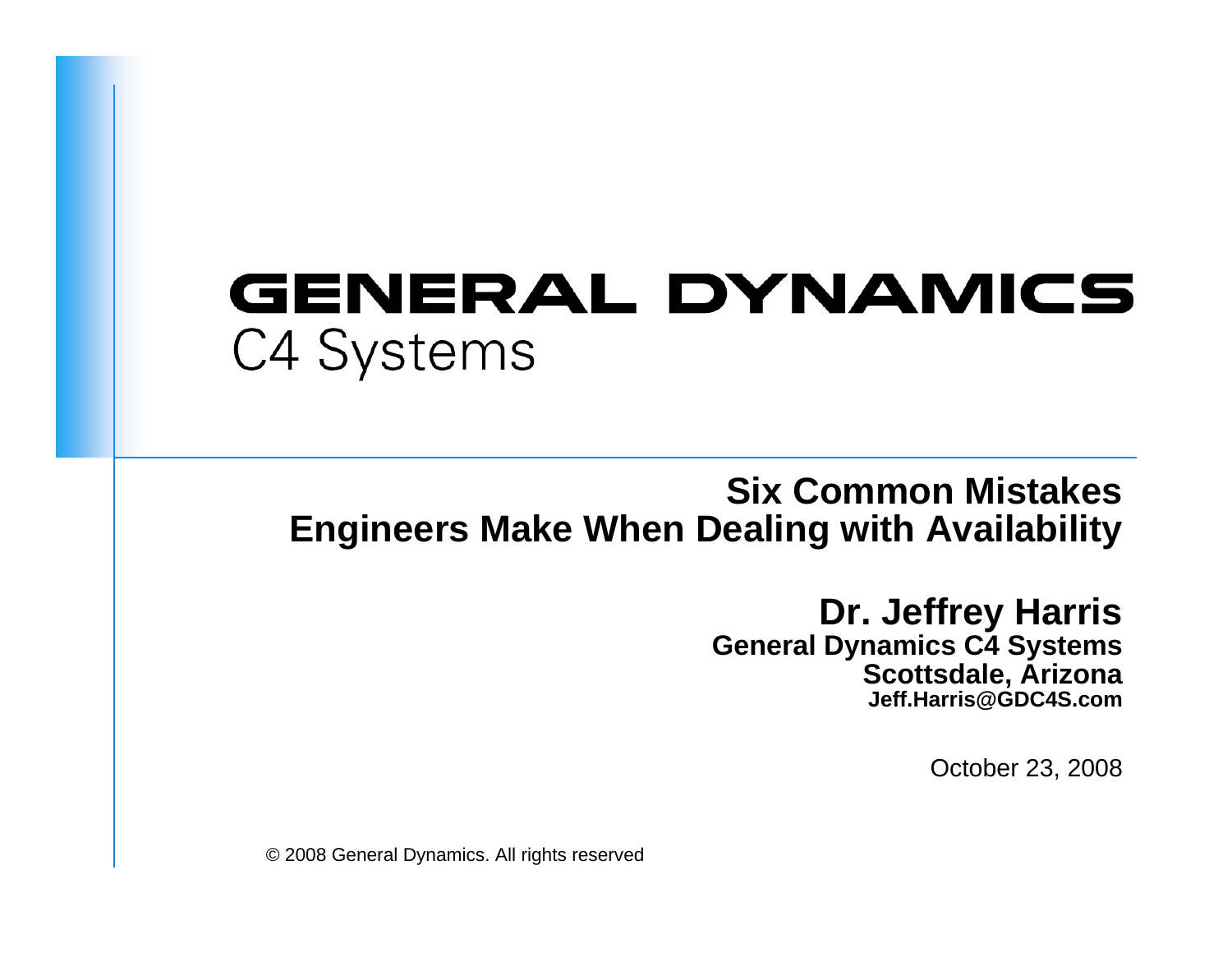# **What is Availability?**

- **Availability is the statistical probability that a system will be ready for your use when you want to use it**
- **Often confused with a different but related statistical topic – reliability**
- **Availability is important because**
	- Users build expectations about the system around it
	- $\textcolor{red}{\bullet}$  Engineers design to it
	- The cost of the system is driven by it
	- Operations people get paid by it



#### **GENERAL DYNAMICS** C4 Systems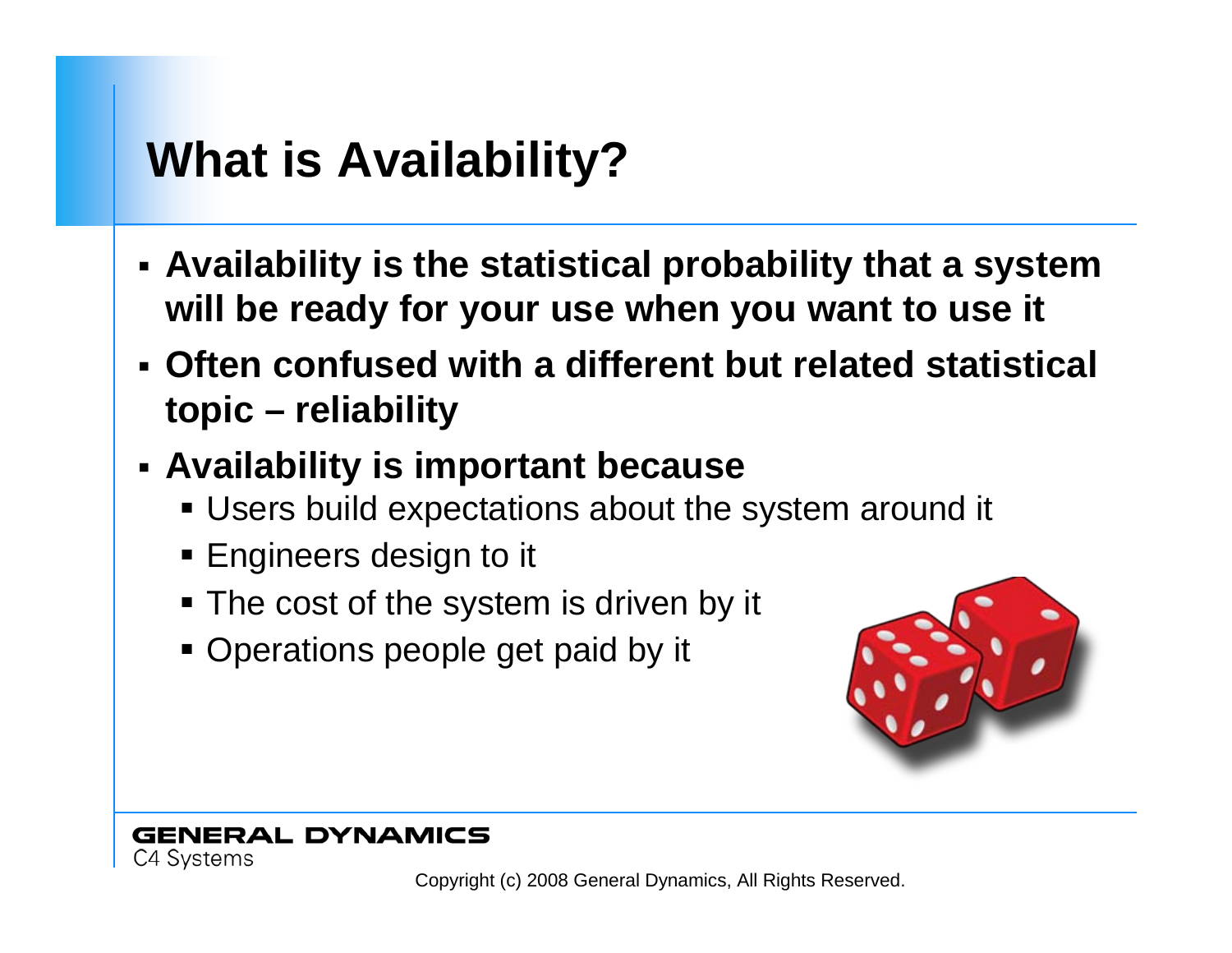# **Design for High Availability is Risk Mitigation**

- **There is always a risk that some components in a system will fail**
- **Specifying that a system will have a high availability transfers that risk from the owner of the system to the designer**
- **The designer must take steps to mitigate that risk, and will charge the user for everything he does**
- **The more the risk is reduced, the more is costs the owner**
- **The progression is not necessarily linear**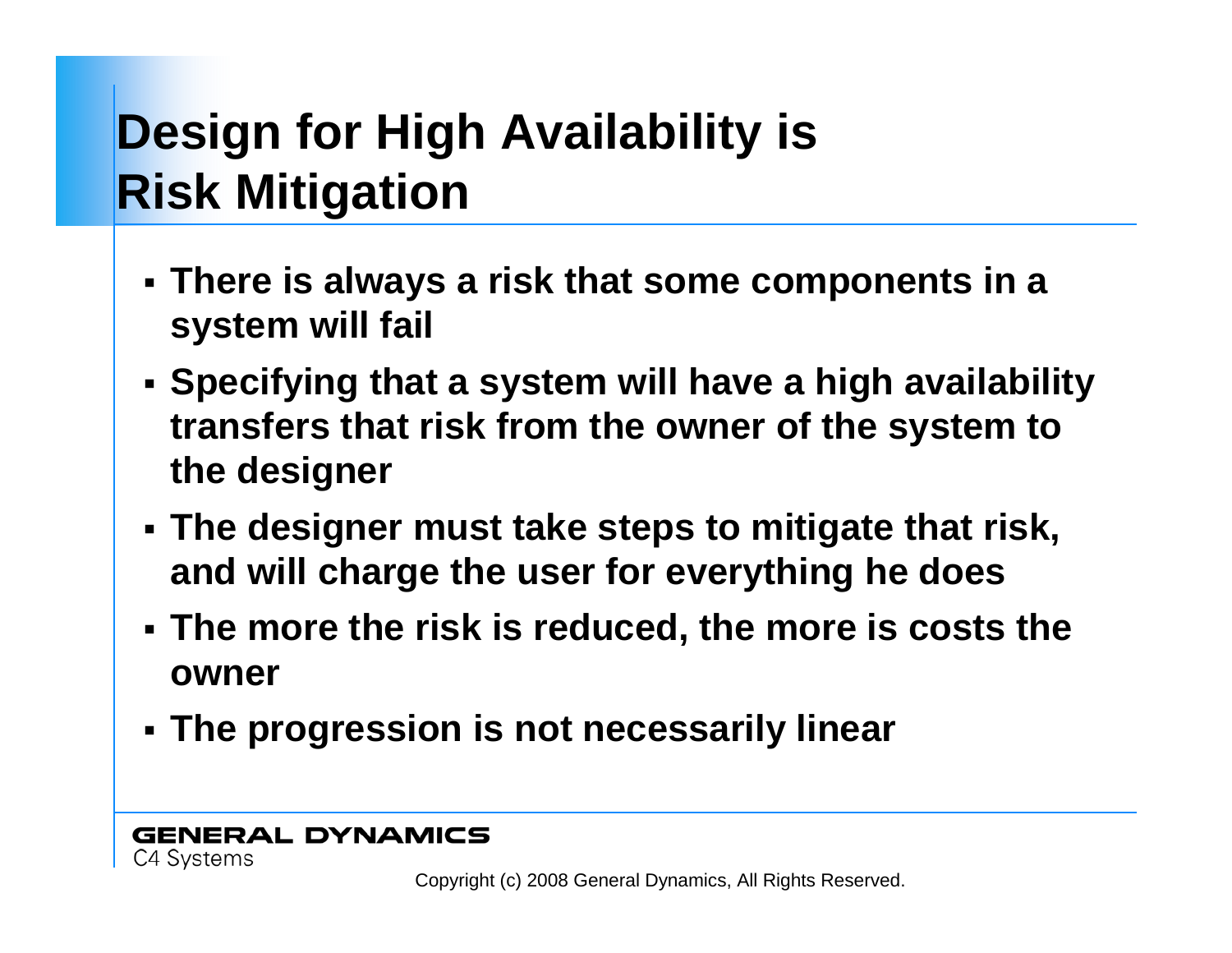# **Common Mistakes**

- **Problems arise when the customer does not understand**
	- What availability means
	- How the system is architected
- **Communication can help avoid these common pitfalls**

### **Six Common Mistakes**

- Expressing availability as time
- Treating availability as a single dimension
- Failing to limit the scope of availability
- Failing to identify partial availability
- **Failing to account for preventative maintenance**
- Measuring performance short term

#### **GENERAL DYNAMICS** C4 Systems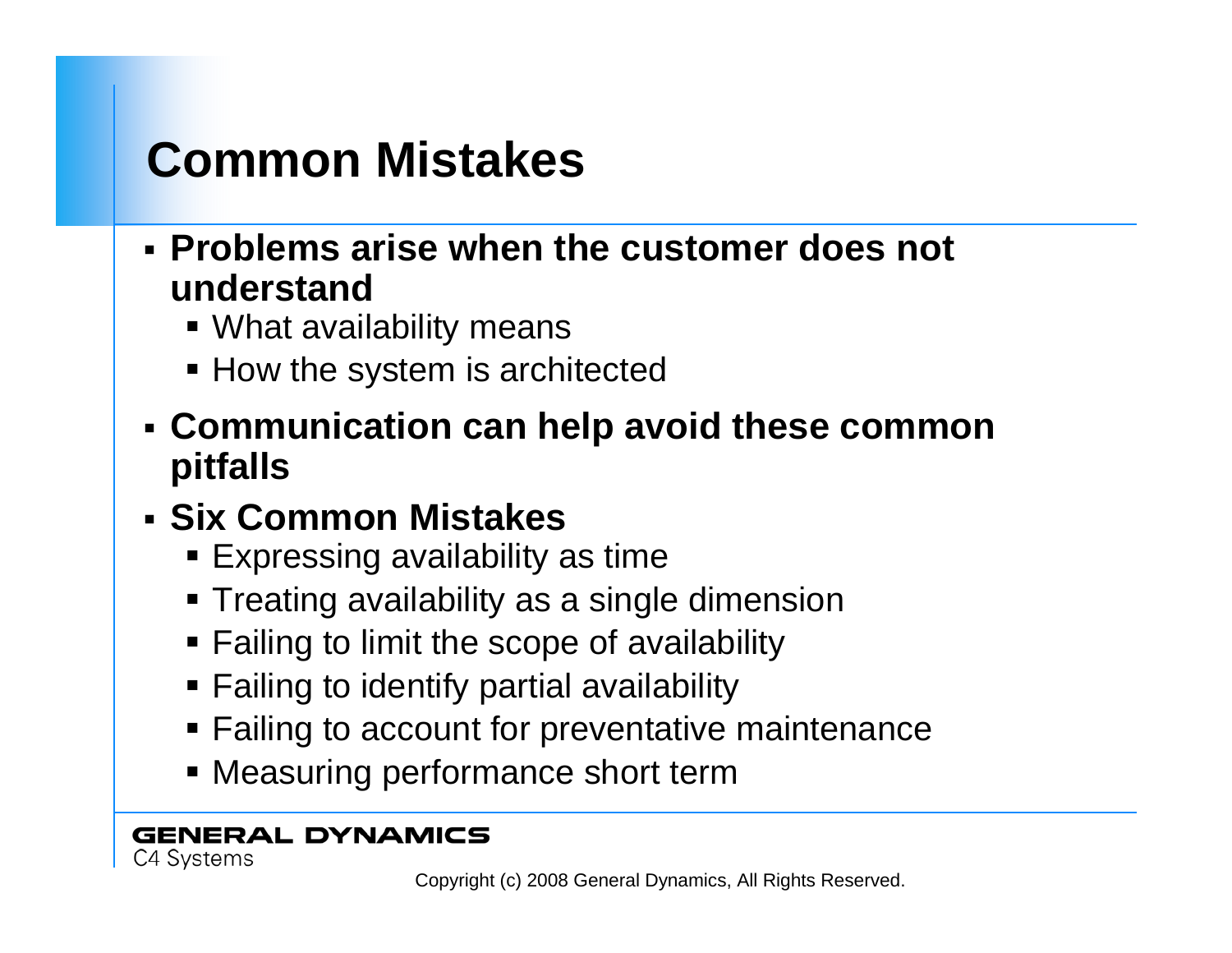## **Mistake #1 – Expressing Availability as Time**

- **This is a common chart shown for availability**
- **Unfortunately it is wrong, and conveys inappropriate expectations**

| <b>Availability</b>                    |           | <b>Unavailability</b><br>(Minutes/Year)      |
|----------------------------------------|-----------|----------------------------------------------|
| 99.9%<br>99.99%<br>99.999%<br>99.9999% | 99.99999% | 525.6<br>52.56<br>5.256<br>0.5256<br>0.05256 |

**Availability is not time, it is a probability**

**GENERAL DYNAMICS** C4 Systems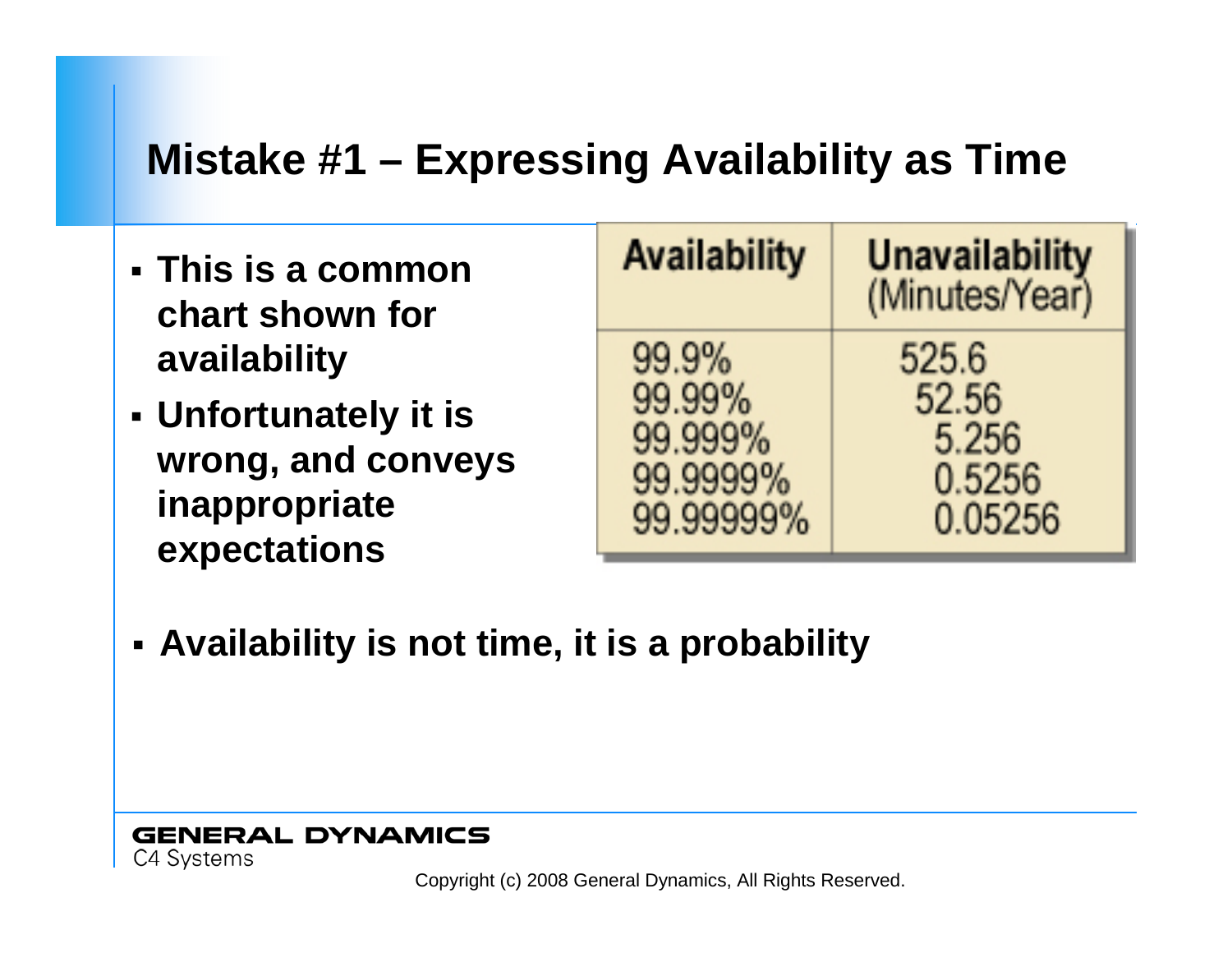## **A Better Slide**

| <b>Availability</b> | <b>Unavailability</b> |
|---------------------|-----------------------|
| 99.9%               | 0.1%                  |
| 99.99%              | 0.01%                 |
| 99.999%             | 0.001%                |
| 99.9999%            | 0.0001%               |
| 99.99999%           | 0.00001%              |

- **This chart introduces no erroneous information**
- **Often the unavailability of a system is what we really want to know - outage**

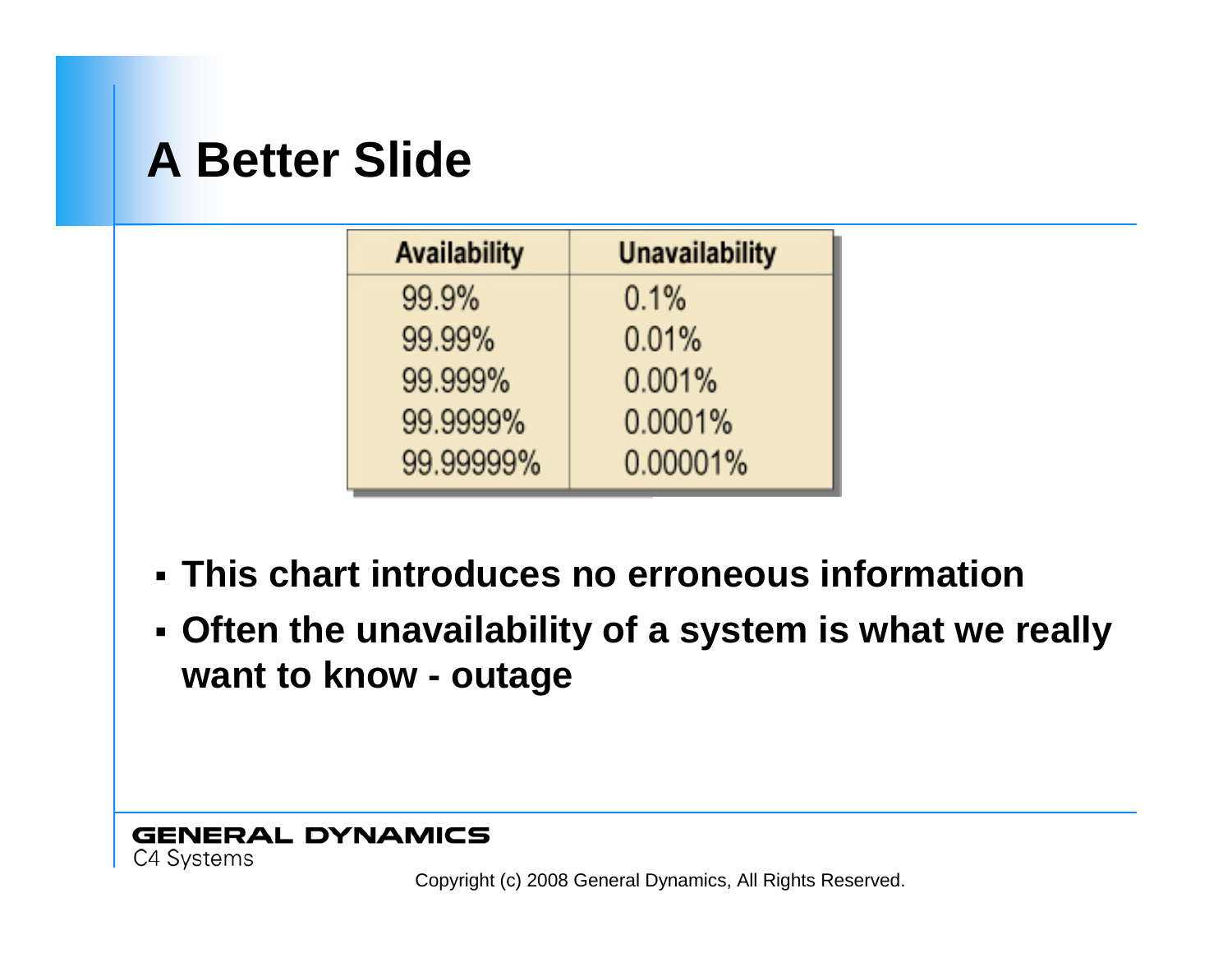## **Mistake #2 – Treating Availability as a one Dimensional Point**

- **Albert Einstein is quoted as having said**
	- "Everything should be as simple as possible, but no simpler."
- **Why?**
	- As a university professor, I always strove to make things as simple as possible, in order to communicate understanding of them
	- **But when you make things simpler than they are, you lose essential information.**
		- **Design a box for me**
		- **The height is 2 feet**
		- **The depth is 1 foot**
		- **Go**
- This is what we do with Availability all the time
- Availability is not one dimensional, its two dimensional

#### **GENERAL DYNAMICS** C4 Systems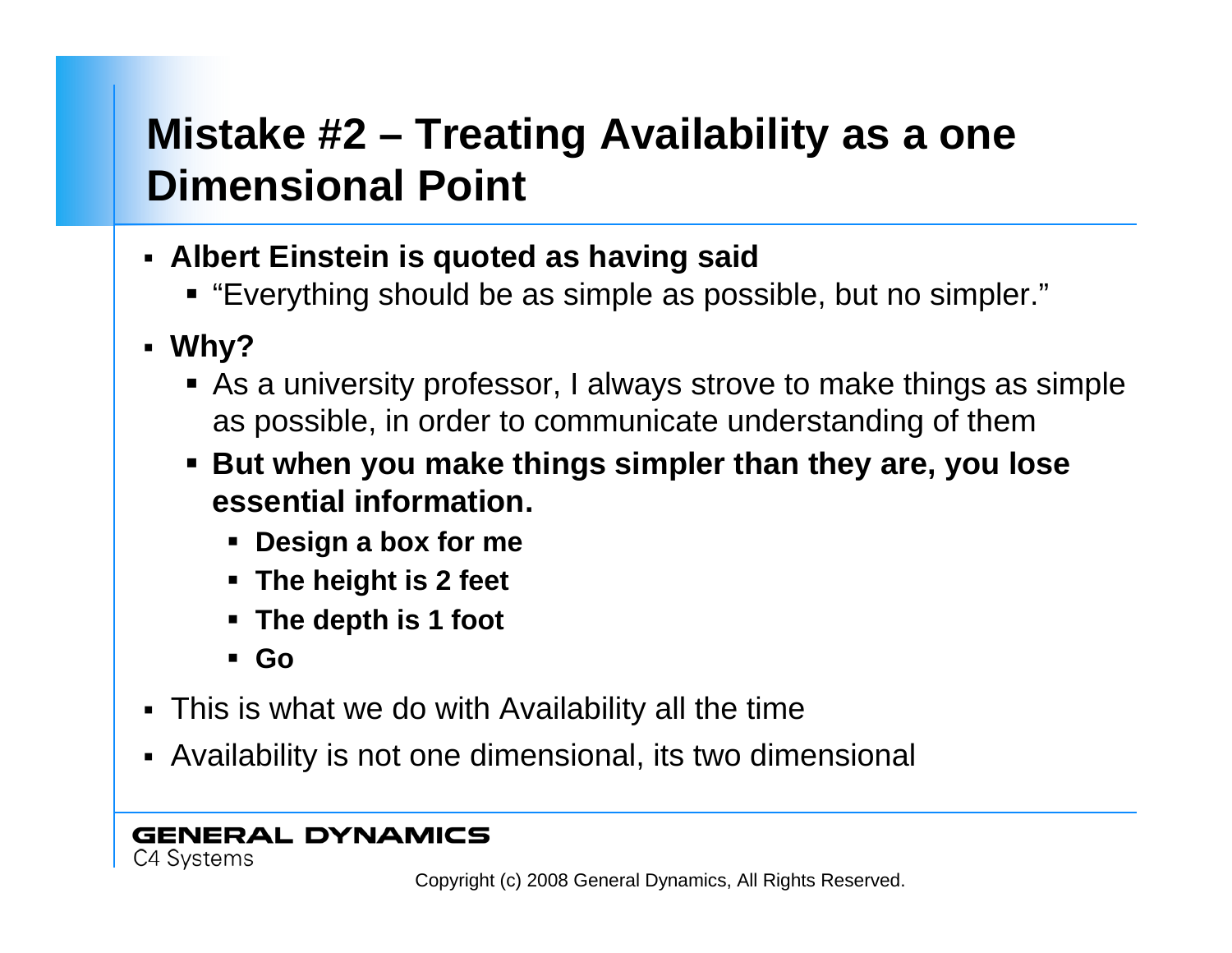# **Another Look at the Misleading Chart**

| <b>Availability</b>   | <b>Unavailability</b><br>(Minutes/Year) |  |
|-----------------------|-----------------------------------------|--|
| 99.9%<br>99.99%       | 525.6<br>52.56                          |  |
| 99.999%               | 5.256                                   |  |
| 99.9999%<br>99.99999% | 0.5256<br>0.05256                       |  |

- **Is a 5-9's system always down for 5.256 minutes each year?**
- **When in the year? At the beginning? At the end?**

#### **GENERAL DYNAMICS** C4 Systems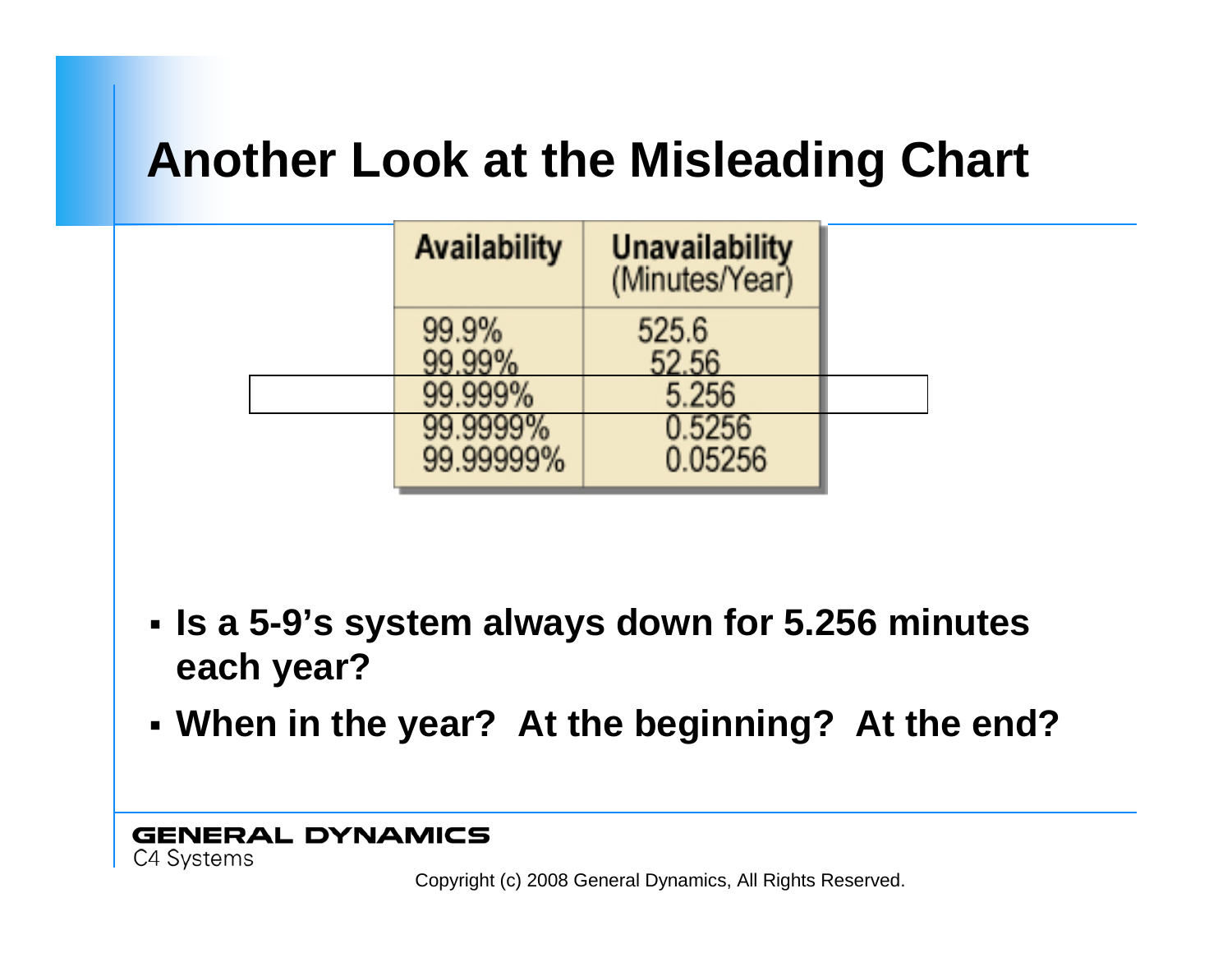## **Availability is a Probability, and Probabilities have Distributions**



- **All four systems described by curves A,B,C, and D have the same statistical mean**
- **Yet they describe systems that behave differently**

**GENERAL DYNAMICS** C4 Systems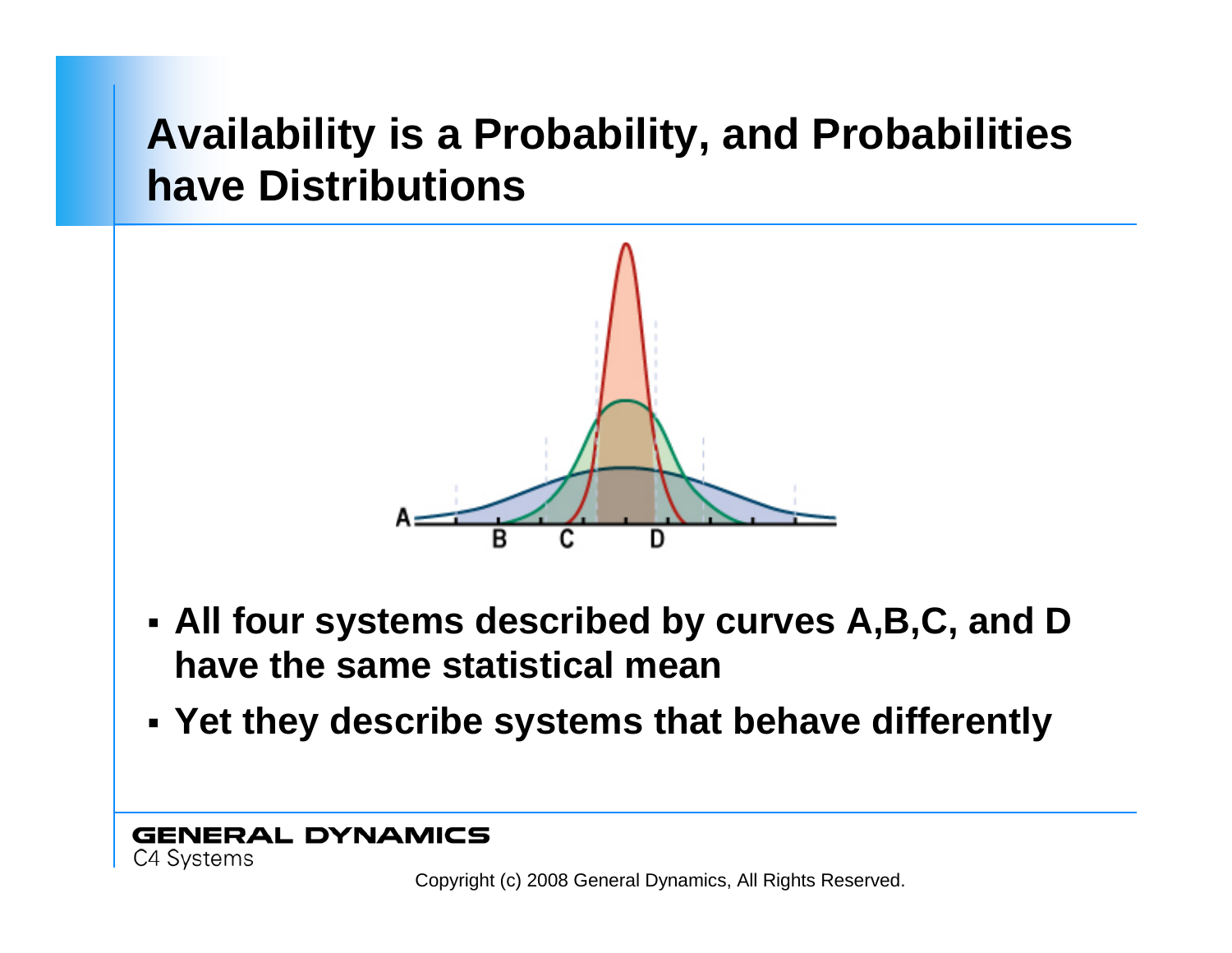# **Consider a System with 50% Availability**

- **Sometimes to understand something you have to take it to a ridiculous extreme**
- **Lets consider a system with 50% availability**
- **All of the following systems have 50% availability**
	- One year on One year off
	- Six months on Six months off
	- One day on One day off
	- One minute on One minute off

#### **GENERAL DYNAMICS** C4 Systems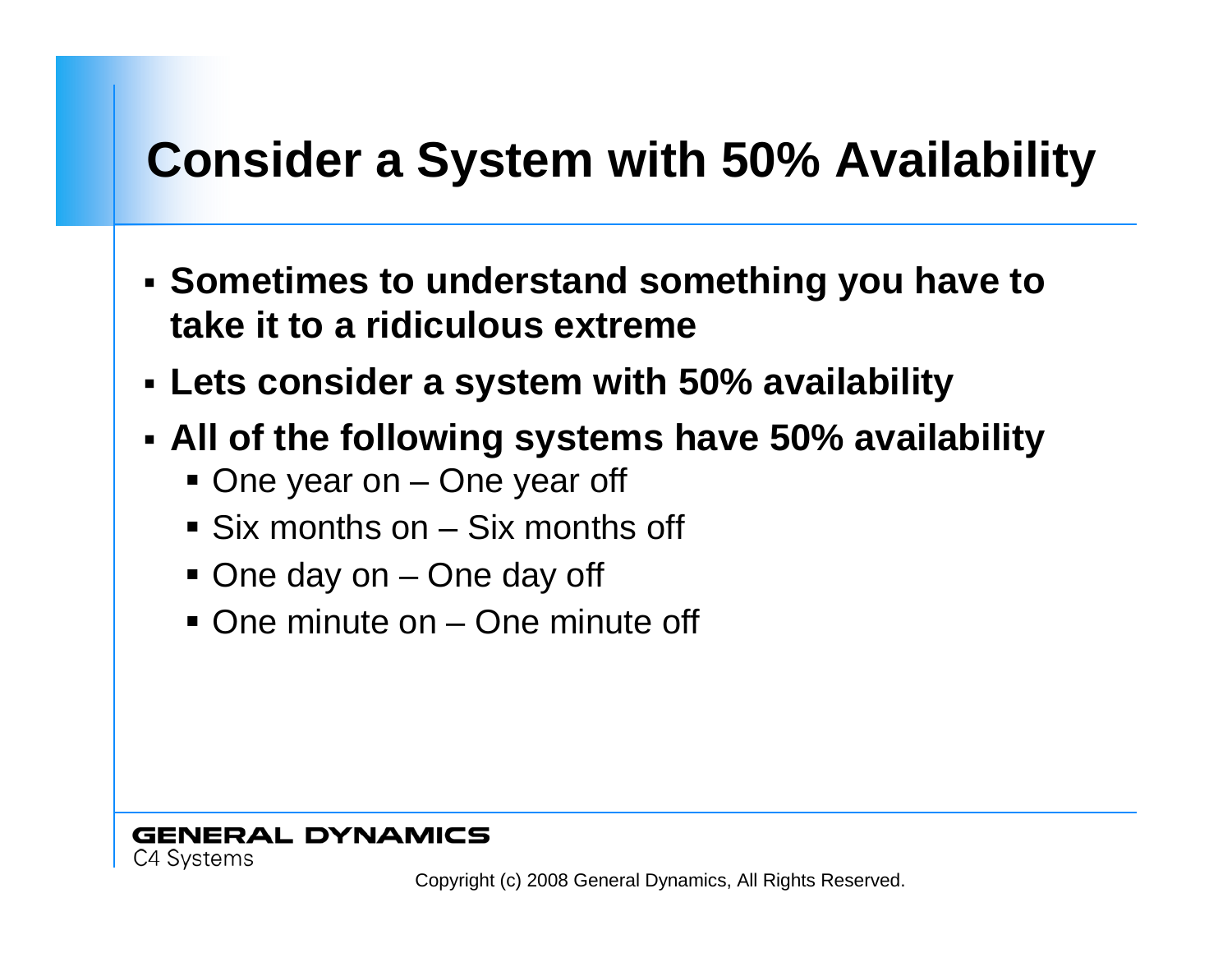## **Mistake #3 – Measuring Actual Performance in a Short Time Horizon**

- **Statistical probabilities are meant to represent behavior across long time horizons such as 30 years**
- **A mistake is made when compensation is based on short term measurements**
- **Consider the 50% availability system and a six month measuring period**
	- If the system is in a mode of 1 year up and 1 year down, you will believe that the system is 100% available
	- If the system is 1 year down and 1 year up, you will believe the system has 0% availability
	- If the system is 1 day up and 1 day down, you will believe that the system is 50% available

**GENERAL DYNAMICS** C4 Systems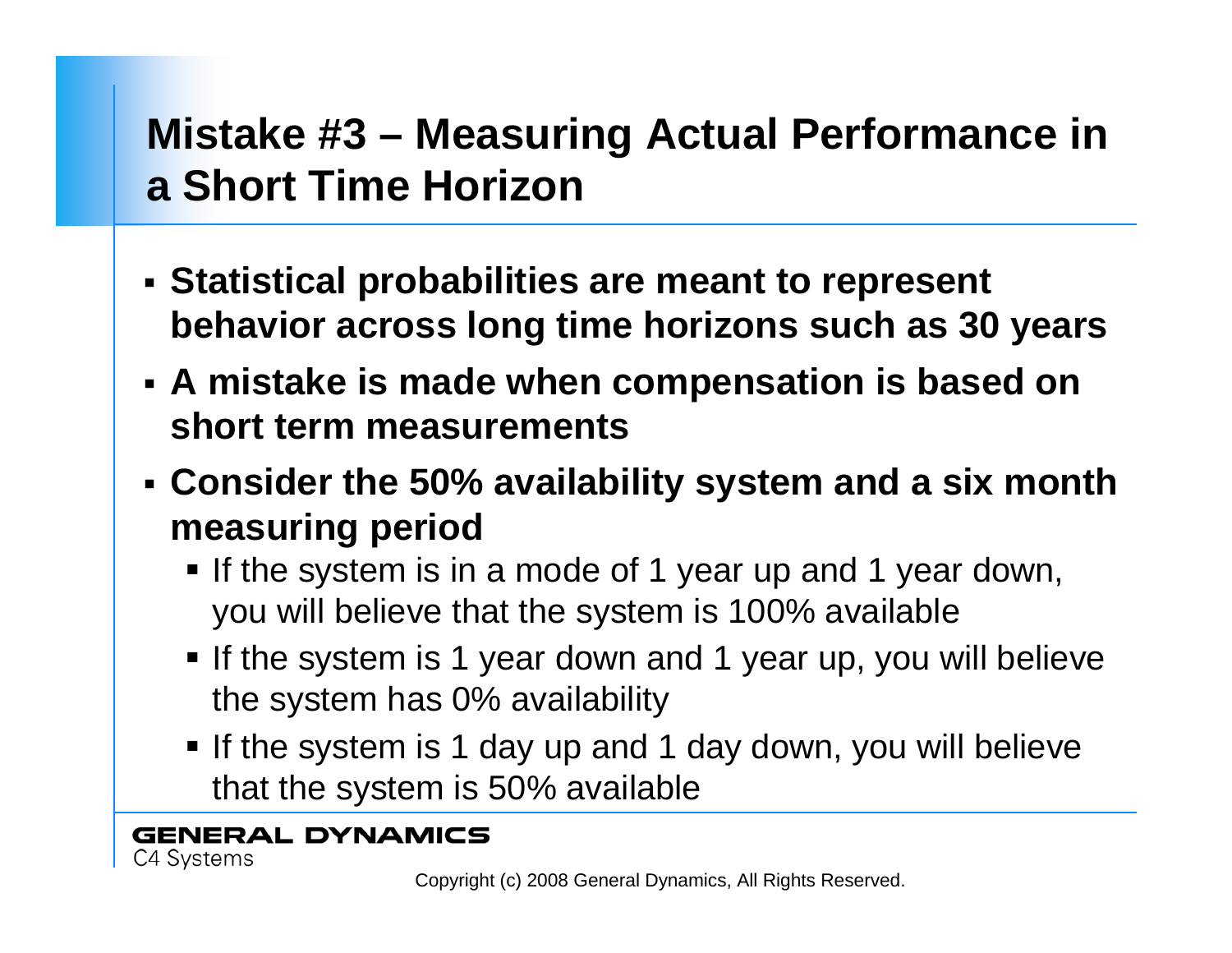## **How Should Performance be Measured?**

- **The Availability formula is composed of Mean Time Between Failure (MTBF) and Mean Time To Repair (MTTR)**
- **Both MTBF and MTTR are distributions**
- **When you do the calculation by hand you are using the mean of each distribution**
- **Predicted availability should be described with a system model and then simulated**





#### **GENERAL DYNAMICS** C4 Systems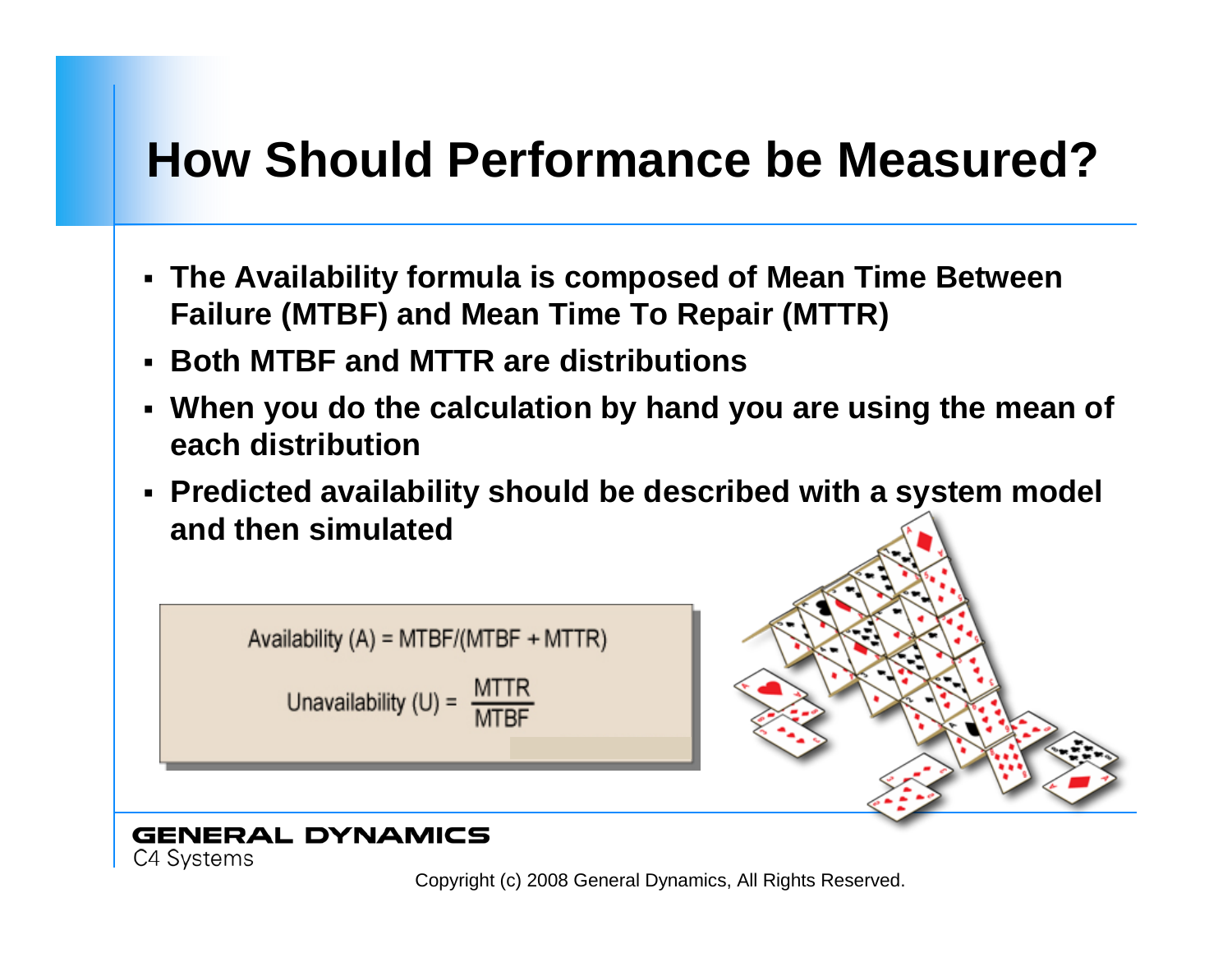## **Mistake #4 – Failing to Limit the Scope of Availability**

 **Always ensure that the scope of availability is within your scope of control**



#### **GENERAL DYNAMICS** C4 Systems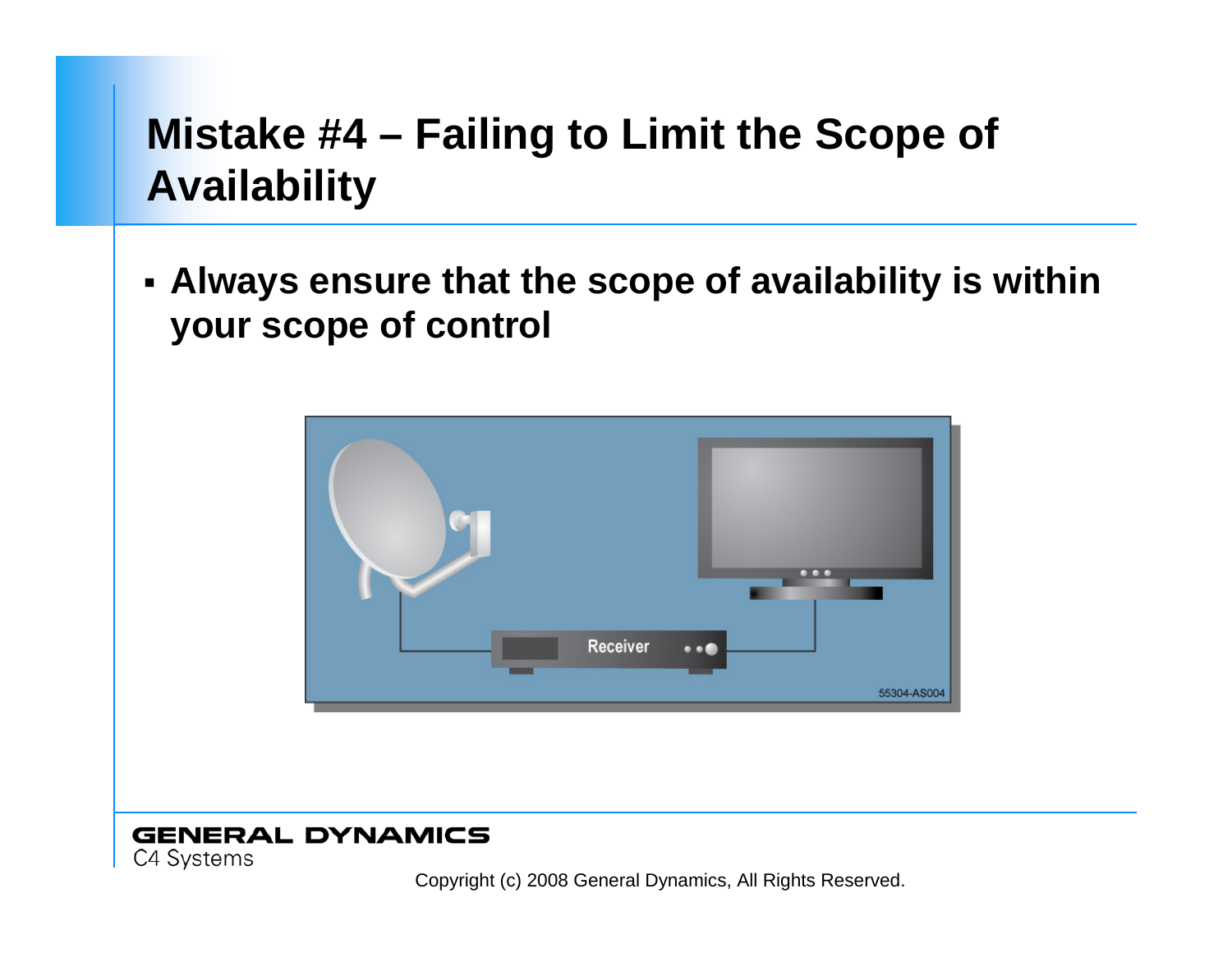## **The Bigger Picture**



#### **GENERAL DYNAMICS**

C4 Systems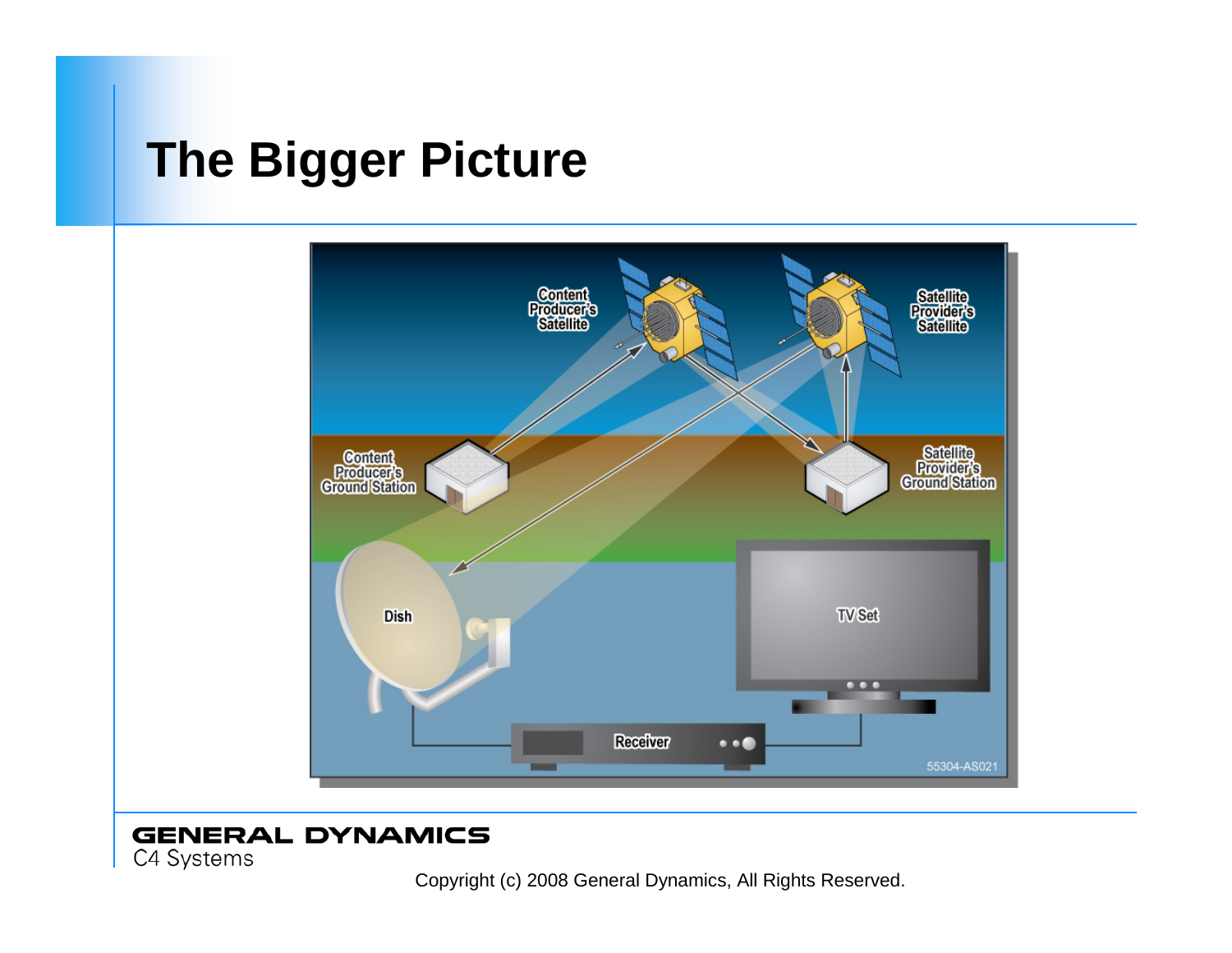## **Mistake #5 – Failing to Identify Opportunities for "Partial Availability"**

- **Modern systems are extremely complex and often spread out over large geographical areas**
- **Availability should be expressed on a sub-system or geographical basis where applicable**
- **View this as a learning experience for your customer**



#### **GENERAL DYNAMICS** C4 Systems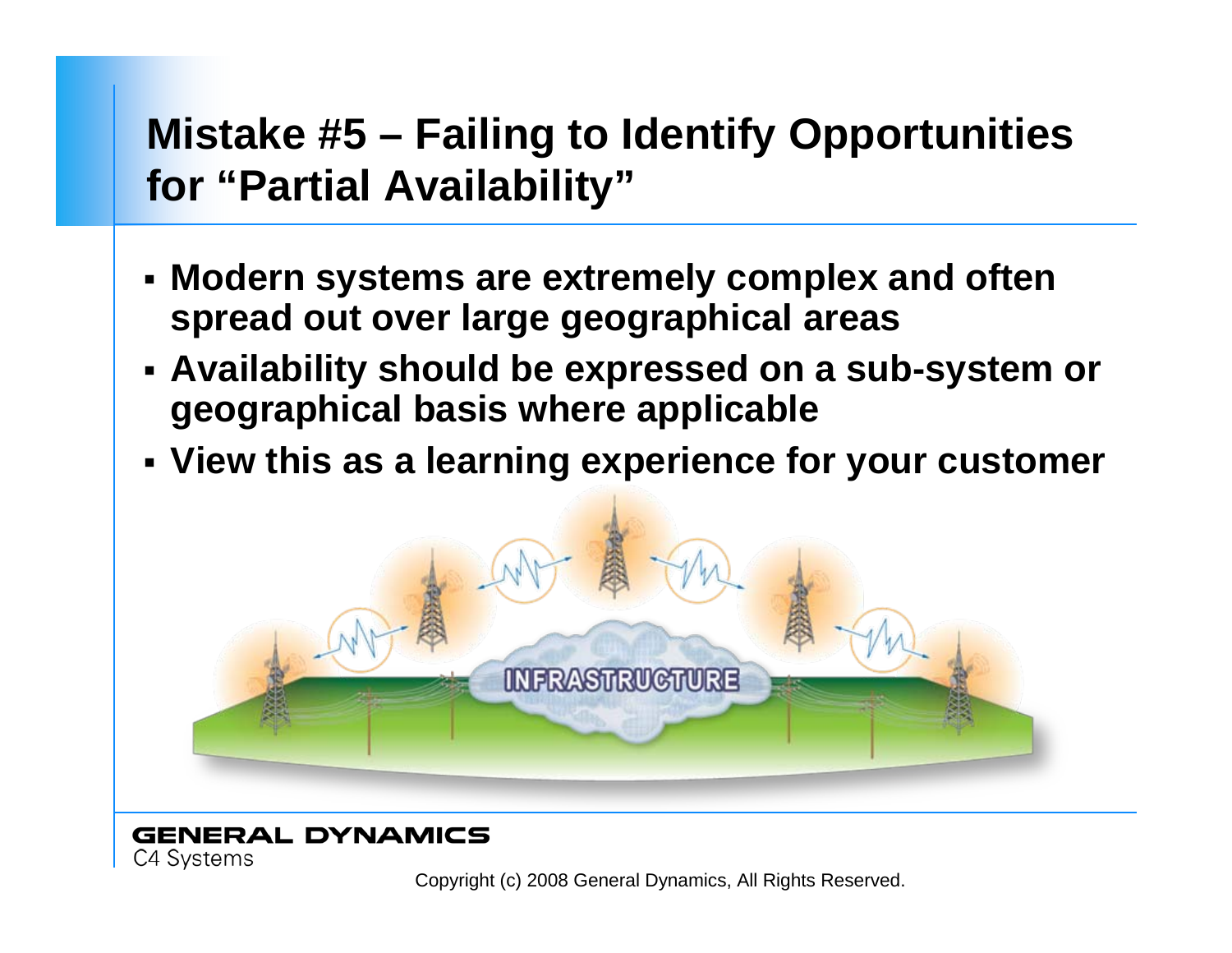### **Mistake #6 – Failing to Account for Preventative Maintenance**

- **You and your customer need to decide if preventative maintenance is inside or outside the scope of the availability calculations**
- **It drives radically different designs**
- **I advocate for full communication with the customer**



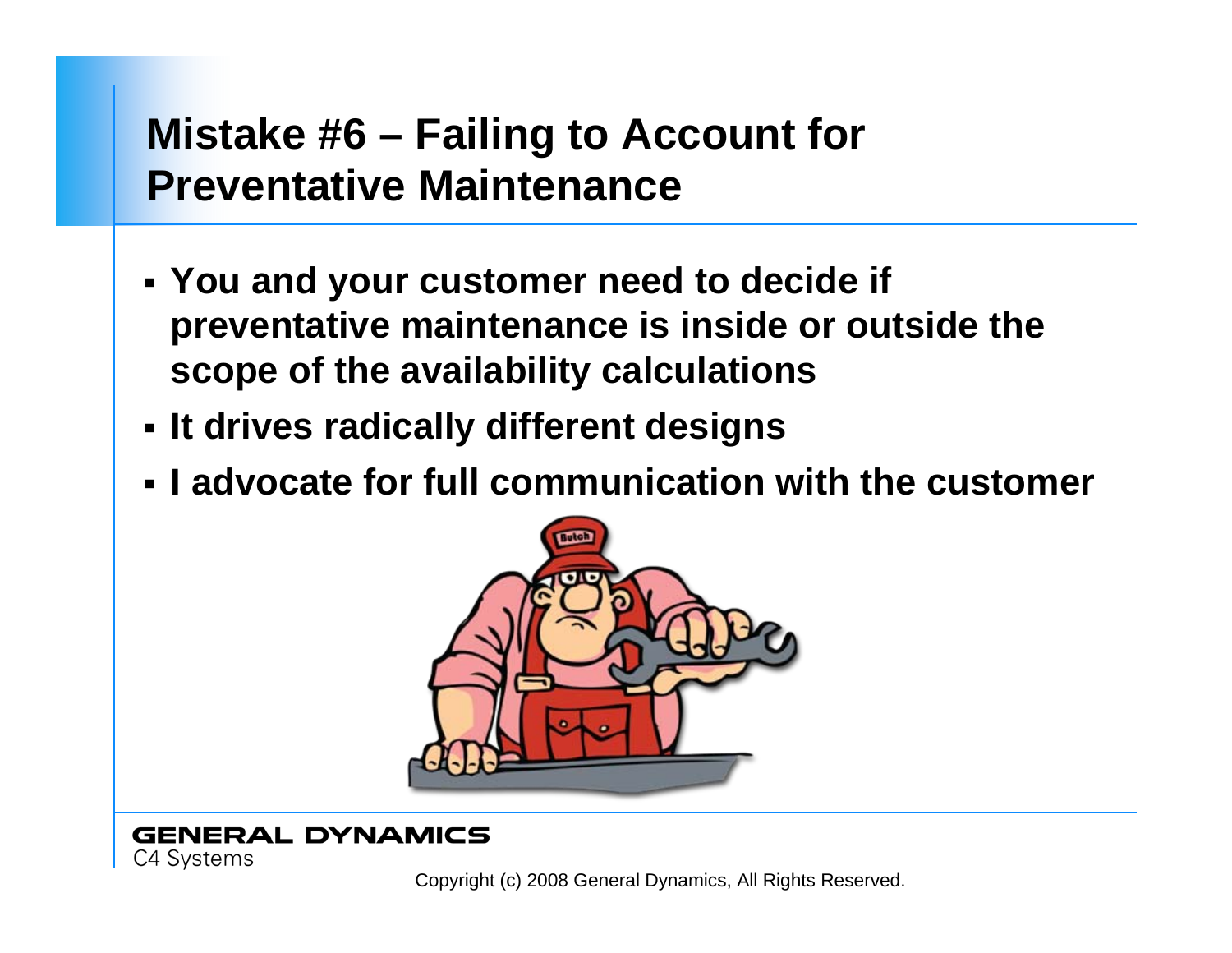# **Summary**

- **Problems arise when the customer does not understand**
	- What availability means
	- How the system is architected
- **Communication can help avoid these common pitfalls**

### **Six Common Mistakes**

- Expressing availability as time
- Treating availability as a single dimension
- Failing to limit the scope of availability
- Failing to identify partial availability
- **Failing to account for preventative maintenance**
- Measuring performance short term

#### **GENERAL DYNAMICS** C4 Systems